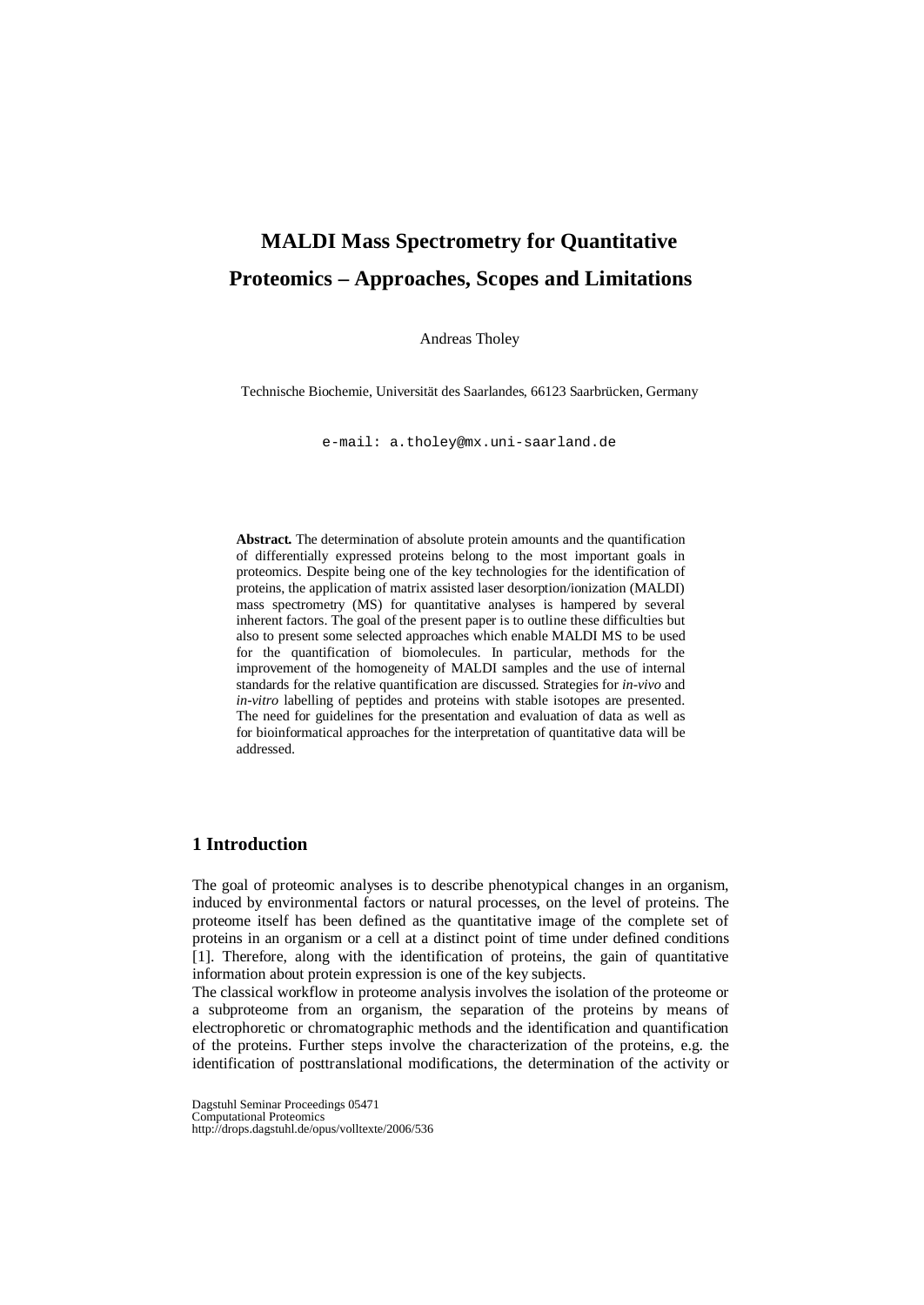the function of the proteins as well as the elucidation of protein-protein- and proteinligand interactions. Identification, characterization and quantification can be performed either on the level of intact proteins or on the level of peptides formed by selective cleavage of the target proteins.

Quantification comes in two forms: (i) absolute and (ii) relative quantification. In case of absolute quantification, the amount or the concentration of protein e.g. in a cell or a solution is the subject of interest. Absolute quantifications can be performed by using internal standards or after measurement of a calibration curve with known amounts of the particular analyte. A typical example for an absolute quantification is the determination of biomarkers in blood plasma. In a relative quantification the amounts or concentrations of proteins within two cell states are compared. This differential analysis is the upmost frequently followed strategy of quantification in proteomic experiments. Examples include the comparison of the expression profiles between healthy and ill cells, the comparison between a wildtype and a mutant strain of an organism, the protein profile of a bacterium grown on different media or the comparison of the effect of different drugs on a cell culture.

# **2 MALDI Mass Spectrometry**

### **2.1 General Principle**

A concise description of the principles of MALDI MS would go far beyond the scope of this article. Briefly, the analyte is mixed with a high excess (up to more than 20.000:1 (mol:mol)) of a low molecular weight matrix. Most matrices are organic, aromatic compounds which are able to absorb the ultraviolet laser light applied in most MALDI instruments. Numberless matrices suited for the analysis of different biomolecules have been tested. The matrix-analyte-mixture is then applied on a metal plate (target) where the solvent evaporates, leaving back a matrix-analyte cocrystallite. The target with this cocrystallite is brought into the high vacuum of the mass spectrometer. Pulsed laser shots (pulse lengths in the ns range) are applied on the cocrystallite. This results both in desorption into the gas phase (plume) and in ionization of the analyte. In most cases, protons are the charge carriers leading to the formation of  $[M+H]$ <sup>+</sup> or  $[M-H]$ <sup>-</sup> analyte ions. Thus, in contrast to electrospray (ESI) MS, mainly singly charged ions are formed. The ions are accelerated in an electric field and then separated according to their mass-to-charge (m/z) ratio. The most commonly used mass analyzer for MALDI MS is the time of flight (ToF) analyzer. Due to its (moderate) tolerance against salts, the high speed of analysis and the comparably simple spectra caused by the formation of the singly charged ions, MALDI MS is nowadays the most popular technique for the identification and characterization of proteins on the level of peptides (peptide mass fingerprint analysis).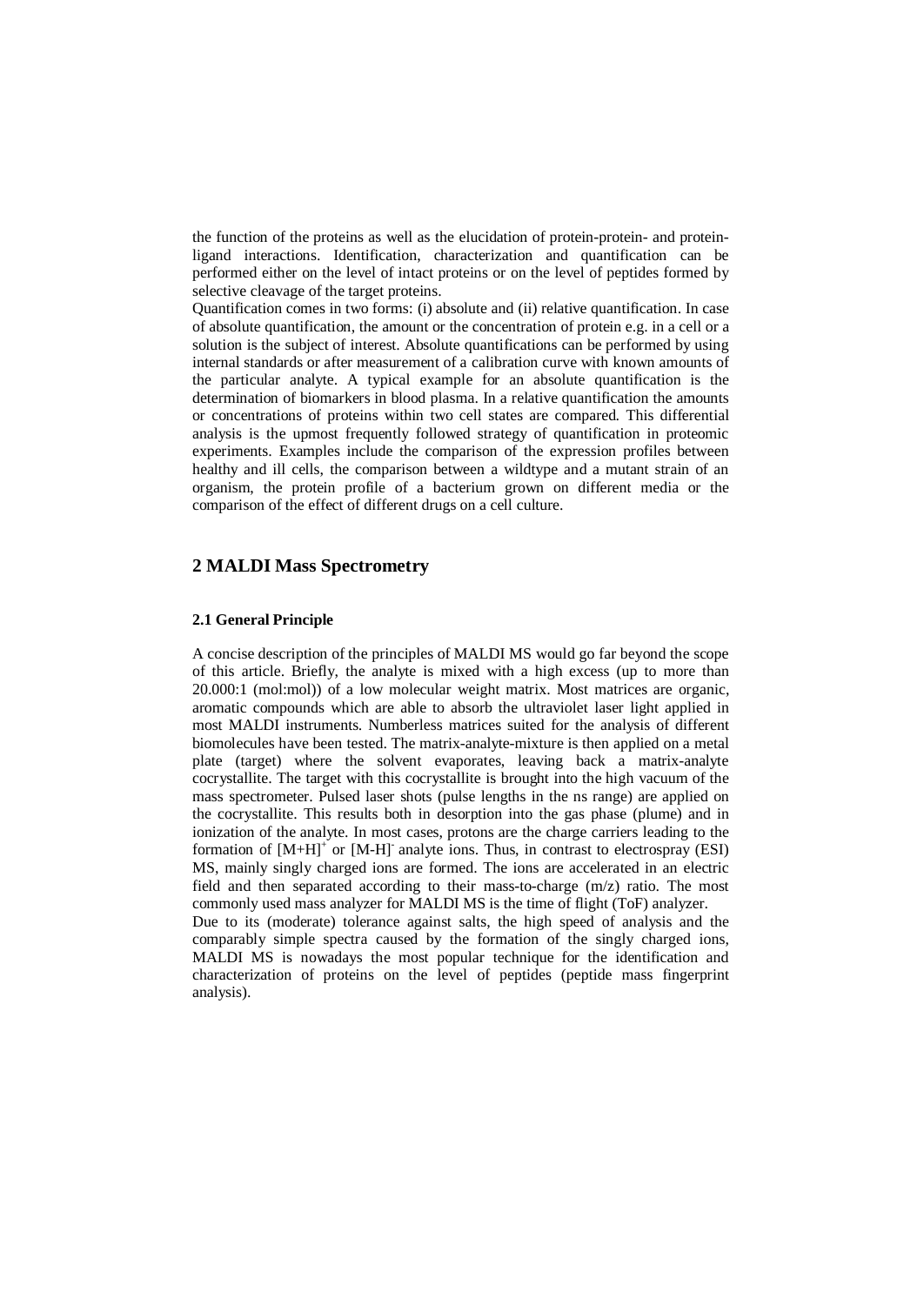#### **2.2 Sample Homogeneity and Quantification in MALDI MS**

The cocrystallization of the analyte with the matrix is the prerequisite for smooth ionization of biomolecules, but is on the other hand the main reason for the problems encountered with the use of MALDI MS for quantitative purposes. A major issue is the non-homogeneous distribution of the analyte in the cocrystallite. This leads to the observation that at several points of the sample no analyte signals can be found whereas at other positions strong signals can be monitored (hot-spot formation). The phenomenon of hot-spot formation cannot be predicted and is dependent on the physicochemical properties (e.g. hydrophobicity, polarity, H-bond-formation potential) of the analyte, the matrix and the solvent used for the sample preparation. The varying ion response on different positions on the sample spots leads to poor spot-to-spot and shot-to-shot reproducibilities and is therefore one of the main reasons hampering quantitative MALDI MS. Caused by the inhomogeneous distribution of the analyte, the laser energy/fluence has to be adjusted from position to position on the target, which also contributes to the nonlinear ion response. Additionally, secondary ion reactions in the plume formed after desorption/ionization, ion suppression effects observed in complex mixtures and instrumental parameters (mainly the phenomenon of detector saturation outlined below) complicate quantitative application of MALDI MS.

Despite these hampering factors, quantification by MALDI MS is possible by (i) a proper choice of the matrix used, (ii) application of optimized measurement protocols [2] (iii) the decomplexing of samples by means of separation methods (e.g. LC-MALDI-coupling), (iv) the application of internal standards, and (v) the use of methods for the improvement of sample homogeneity. The two later issues will be addressed in this article.

Ideal internal standards are substances showing a high physicochemical similarity to the analyte. Standards labelled with stable isotopes like  ${}^{2}H$ ,  ${}^{13}C$ ,  ${}^{14}N$  or  ${}^{18}O$  deliver best results in terms of accuracy of the quantification [2, 3]. Another strategy is the use of non-isotope labelled internal standards [4] applying structurally modified compounds. For example, peptides with high molecular similarity [5] were successfully used as internal standards for the relative quantitation of peptides.

### **3 Strategies for Quantitative Proteome Analysis**

#### **3.1 General Classification**

Generally one can distinguish between three main strategies for quantitative proteome analysis: (i) methods for gel based quantification, (ii) intensity based quantification and (iii) the use of stable isotope labelled compounds [6]. The later strategy will be briefly reviewed in this article. It has to be mentioned, that most of the methods presented here are not restricted for quantification by MALDI MS but are also suited for studies based on ESI MS. Stable isotopes can be introduced in the analysis either by spiking of labelled internal standards as described above or by *in vivo*- or *in-vitro*labelling.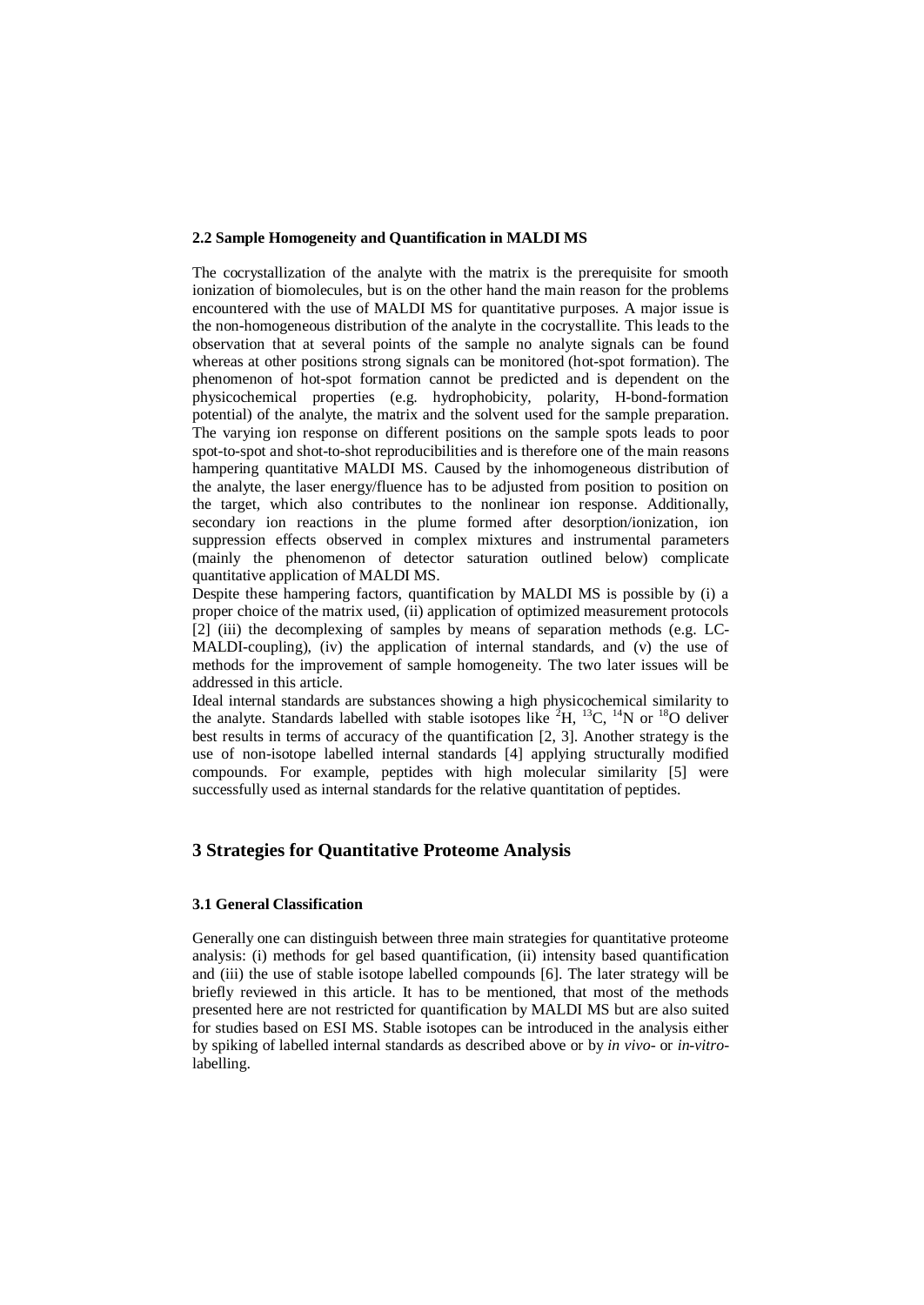#### **3.2 In-vivo labelling**

The technique of *in-vivo* labelling of proteins is based on the incorporation of stable isotopes by protein biosynthesis. The most commonly used technique is the so called protein metabolic labelling (Fig. 1) [7, 8]. Hereby, metabolic precursors containing stable isotopes are used to feed the organism. By cell growth and protein turnover, the stable isotopes are incorporated in all proteins, replacing after a while all unlabelled proteins. After combination of the cells, the combined proteomes are digested and analyzed together by means of mass spectrometry.



**Fig. 1.** Differential analysis of protein expression by protein metabolic labelling

A commonly used isotope is  ${}^{15}N$ , which can be incorporated in many cases in form of inorganic salts contained in the medium. Due to higher costs, 13C-containing precursors are used to some lesser extent for protein labelling. The main advantage of this method is the lack of side-reactions. The method is ideally suited for fast growing cell cultures, e.g. for bacterial strains. Unfortunately, this form of *in-vivo* labelling is difficult to apply on mammalian cells or tissues and rarely applicable in medical investigations.

A closely related strategy for the incorporation of stable isotopes by biosynthetic pathways is the SILAC (stable isotope labelling by amino acids in cell culture) method [9]. Here, the organism is fed with an isotope-labelled amino acid, which cannot be synthesized by the organism itself (essential amino acids). This method has been applied for a number of studies also on human cell cultures [6].

#### **3.3 In-vitro labelling**

The second main strategy is the incorporation of stable isotopes into peptides (after digestion of the proteins) or intact proteins either by chemical modification or enzymatically catalyzed derivatization. One can distinguish between reactions modifying (i) the N-terminus as well as lysine side chains (amino-specific labelling), (ii) the carboxy terminus as well as the side chains of glutamic and aspartic acid residues (carboxy-specific labelling) and (iii) residue specific labelling reactions. A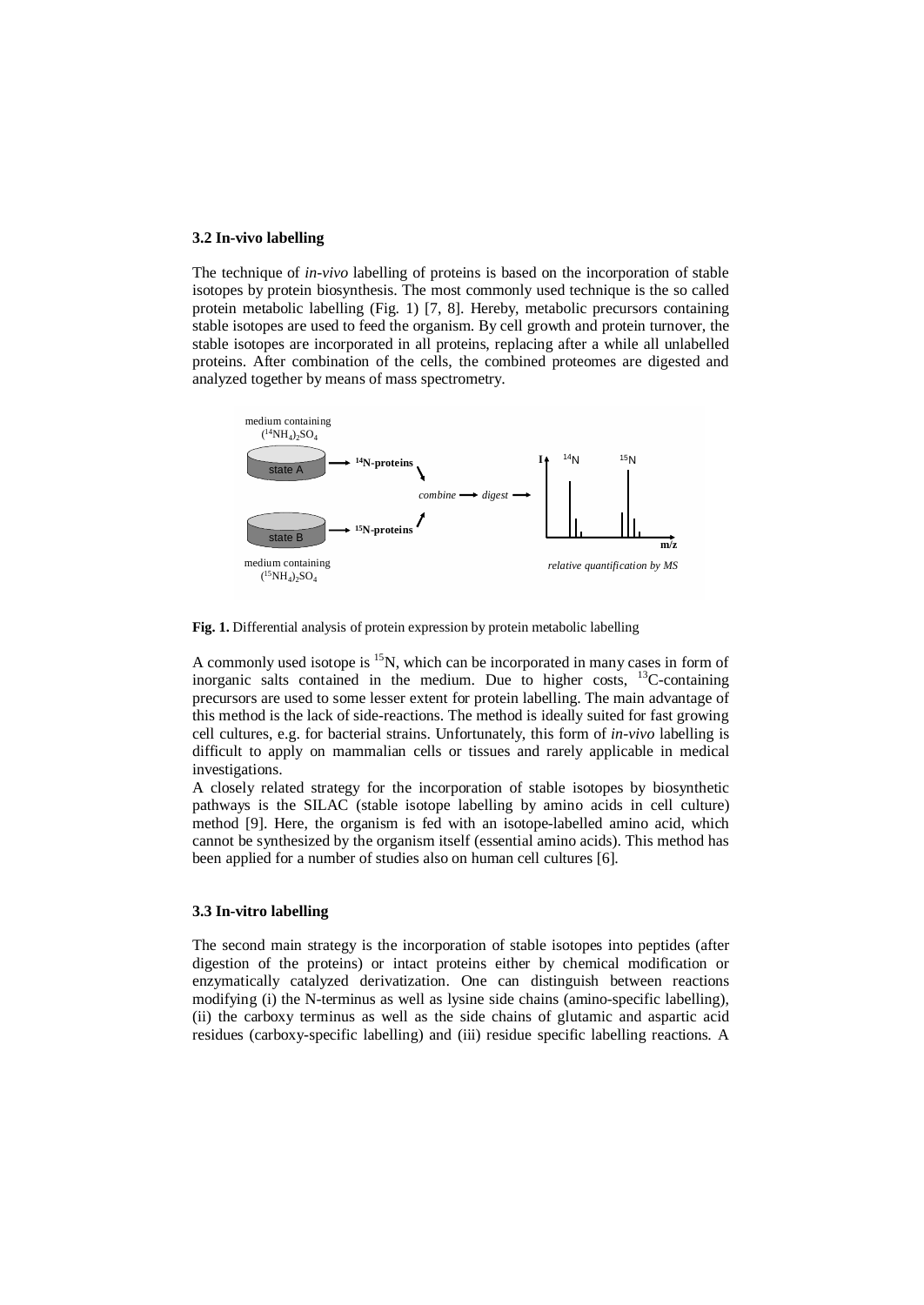large number of methods for these modifications has been presented, therefore only an incomplete description of some selected methods can be given here.

### **3.3.1 Amino-specific labelling**

A wide range of reaction principles is available for the derivatization of amino groups. The most commonly used method in proteomics is the acetylation by  $d_0$ - or  $d_3$ -acetic acid, thus leading to a light (hydrogenated) or a heavy (deuterated) derivative. The activation of the acetyl group can be achieved for example by standard N-hydroxysuccinimide (NHS) chemistry, which leads to high yields of derivatization under smooth conditions. In dependence of the number n of amino groups present in the peptides, mass differences of  $\Delta m = 3n$  are introduced by this method. A special case of quantification is realized in the so called iTRAQ- (isobaric tag for relative and absolute quantification) method [10]. Here, quantification is performed on the level of MS/MS-fragments. The derivatizing reagent consists of three groups. The first is a NHS-activated amino reactive moiety, which is linked to a balance and a reporter group. The total mass of reporter and balance is 145 Da, with the reporter group being available with masses from 114 through 117 Da; the corresponding balance groups thus posses masses of 31 to 28 Da. Thus, two to a maximum of four proteomes can be derivatized with these reagents. After combination of the proteomes followed by digestion and separation, e.g. by means of liquid chromatography, equal peptides from the different proteomes are isobaric. This leads to relatively simple spectra interpretation. Upon fragmentation by MS/MS, the linkages between the reporter, the balance and the reactive group are fragmented. The resulting fragments of the reporters at m/z 114, 115, 116 and 117 can now easily be used for the relative quantification.

#### **3.3.2 Carboxy-specific labelling**

The carboxyl groups at the C-terminus and the side chains of Asp- and Glu-residues can be derivatized by esterification with  $d_0/d_3$ -methanol/hydrochloric acid [11]. This procedure, which is frequently also applied for the masking of carboxyl groups prior to IMAC (immobilized metal affinity chromatography) enrichment of phosphorylated peptides, proceeds within 2 h. A drawback is the necessity for water free conditions, which can lead to loss of peptides adsorbed at the reaction vessel during evaporation of the water.

A step involved in all proteome analyses applying the bottom-up approach is the enzyme-catalyzed site-specific hydrolysis of peptide bonds by proteases. During this reaction, water is formally added to the peptide bond. This approach can be used for relative quantification by performing the hydrolysis of cell state A in  $H_2^{16}O$ , whereas in cell state B  $H_2$ <sup>18</sup>O is used as solvent. The mass difference between the peptides formed in both states is  $+2$  or  $+4$  [12, 13], which can be used for relative quantification by MS. A major problem is the small mass difference resulting in case of incorporation of only one oxygen atom. This endangers a potential overlap of the signal of the heavy version of the peptide with the isotope peaks of the light version.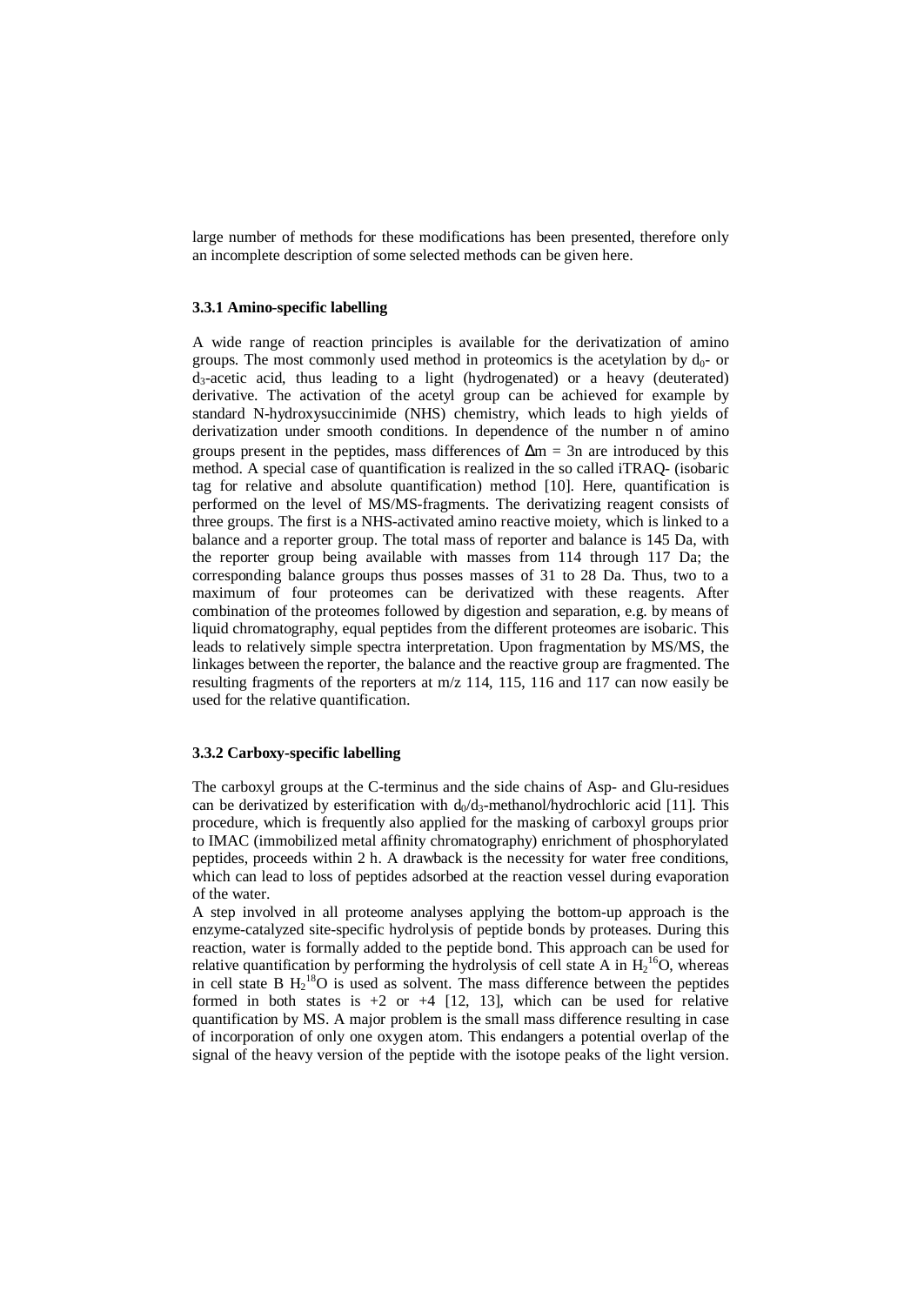In order to reduce this problem, two sets of experiments can be performed, in the first incorporating  $^{18}$ O in cell state A, in the second set in cell state B (inverse labelling).

### **3.3.3 Residue-specific labelling**

Amongst the side chain functionalities present in the 21 proteinogenic amino acids, the thiol group in cysteine is one of the most reactive groups. In order to prevent unspecific disulfide formation out of cysteine residues during digestion of proteins, cysteine thiol groups have to be blocked prior to digestion, for example by alkylation with iodacetic acid or iodacetamide. The same chemistry can also be used for differential tagging. This principle has been realized in the so called ICAT (isotope coded affinity tag) approach [14]. The ICAT reagent consists of three main parts, the Cys-reactive group, a linker molecule, available in light or heavy form (realized by incorporation of hydrogen or deuterium) and an affinity group (biotin). This latter group is used to enrich the labelled peptides by affinity chromatography applying streptavidin or concanavallin columns. Proteome of cell state A and B can be labelled with the light or heavy version of the ICAT-reagent, respectively. After combination of both labelled proteomes followed by digestion, the labelled peptides are purified by affinity chromatography. The resulting peptides are then relative quantified in MS. Newer derivatives of the reagent replace the H/D-labelling by  ${}^{12}C/{}^{13}C$ -labelled linkers, thus avoiding isotope effects of deuterium in chromatographic separations. Numerous modifications of this basic principle have been presented in the literature (e.g. solid phase ICAT [15], ALICE [16]). An intrinsic problem of the method is the fact, that only peptides containing Cys-residues can be covered.

### **4 Data Interpretation, Dynamic Range and Accuracy**

The incorporation of stable isotopes for differential quantification of protein expression profiles poses challenges for data interpretation, especially for the interpretation of mass spectra. Together with the mass shift induced by the labelling, the natural isotope patterns can be changed (Fig. 2). In case of protein metabolic labelling, the number of incorporated <sup>15</sup>N-atoms can facilitate the identification of a peptide, but the assignment and interpretation of the mass spectra can be complicated. This is especially true for the assignment of correct pairs of light and heavy peptides in complex mixtures. Commercial programs handling these problems are not yet available.

Further problems can originate from overlapping isotopes resulting from partially labelled peptides. This phenomenon can occur both in protein metabolic labelling caused by incomplete turnover of the protein pool as well as by incomplete derivatization reactions in the *in-vitro* methods. If the mass difference between the light and the heavy version of a peptide is too small, overlap of the heavy peptide signals with isotope peaks of the light version can occur, thus leading to potential quantification errors. In chemical derivatization procedures, unwanted side-reactions can additionally contribute to these problems.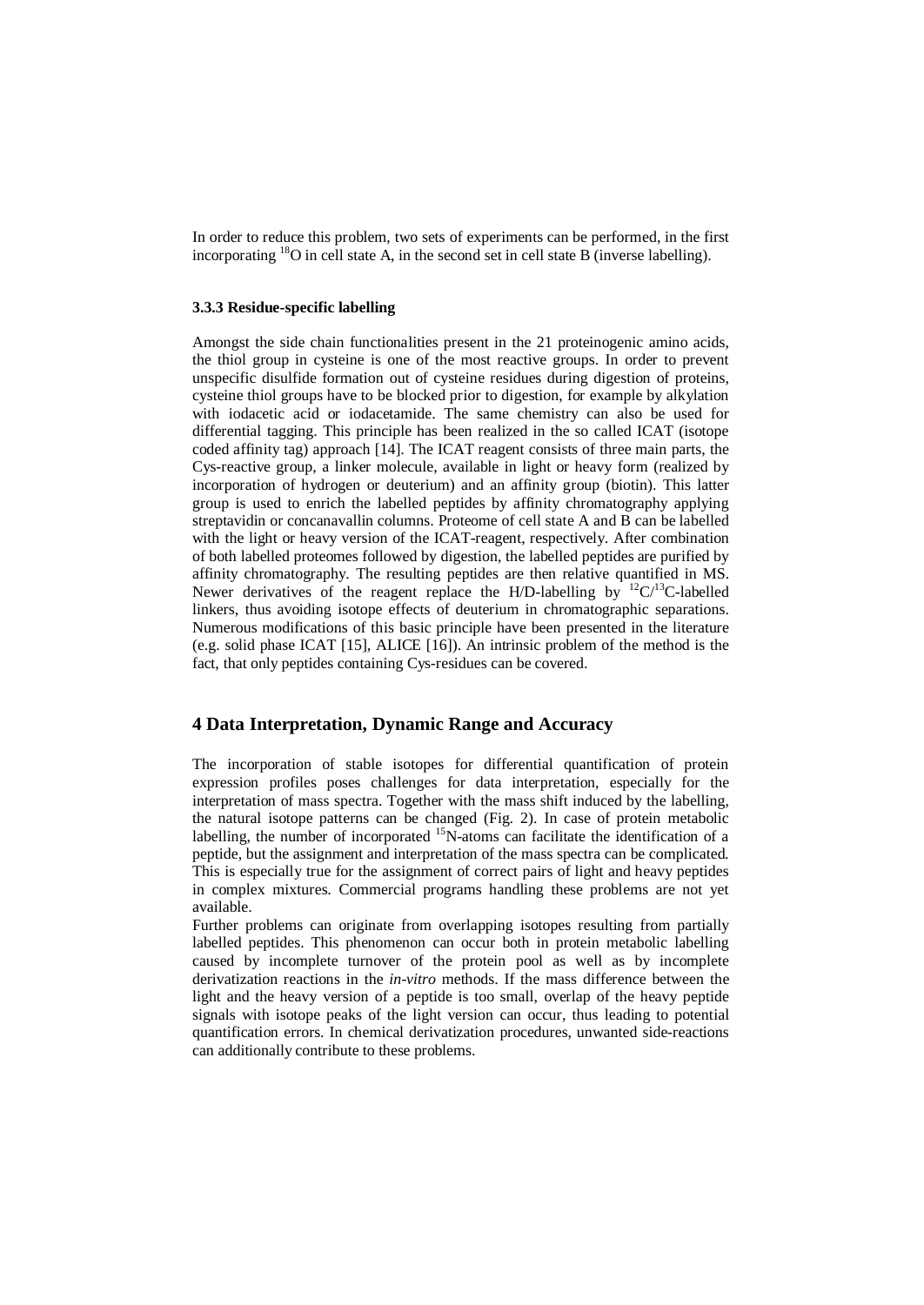

**Fig. 2.** Simulated isotope pattern for the non-protonated heptapeptide Leu-Arg-Arg-Ala-Ser-Leu-Gly. Natural- (left), fully <sup>13</sup>C-labelled- (middle) and fully <sup>15</sup>N-labelled isotope pattern (right)

A key parameter for the design of quantification experiments is the dynamic range which can be expected in a biological system. From mRNA-data it is known that the expression of many proteins does only change in the range between 1.5 – 5 fold, but in other cases changes can exceed easily more than 50 fold depending on the situation of the organism. For the interpretation of quantitative data in a biological environment, it is essential to bear in mind, that the amount of a protein expressed in a cell does not necessarily tell anything about both its functions and/or its activity. In addition to the effects directly related to the change of protein expression, protein activities can be triggered by posttranslational modifications, protein-protein- or protein-ligand-interactions or by the localization of the protein in a cell.

From the analytical point of view, the dynamic range of the quantification methods is of high significance. For MALDI MS, several factors originating from the ionization mechanism(s) and from instrumental setup (e.g. the kind of detector used) influence this dynamic range. In a differential analysis with a high excess of one analyte over the comparant, it is important to prevent detector saturation of the high abundant species and, on the other hand, gaining a signal above the ion threshold for the low abundant analyte. The later factor is strongly related to the limit of detection of the analytes. It is possible to enhance the signal of the low abundant species by increasing the laser energy/fluence. This in turn can lead to the saturation of the high abundant species and can further cause peak broadening and partial in-source decay of the analytes. As a rule of thumb, a range of relative signal intensities of 1:10 to 10:1 (analyte:internal standard) can be covered by standard MALDI MS.

An issue for each analytical method is the achievable accuracy. At this point it has to be mentioned, that not only the mass spectrometric quantification has to be taken into account in this discussion. In fact, the complete workflow of proteome analysis, ranging from the isolation of the proteome to data interpretation, posses numberless sources for experimental errors. Particularly critical is the performance of parallel steps, which can lead to differential errors thus preventing accurate differential analysis (Fig. 3, adapted from [6]).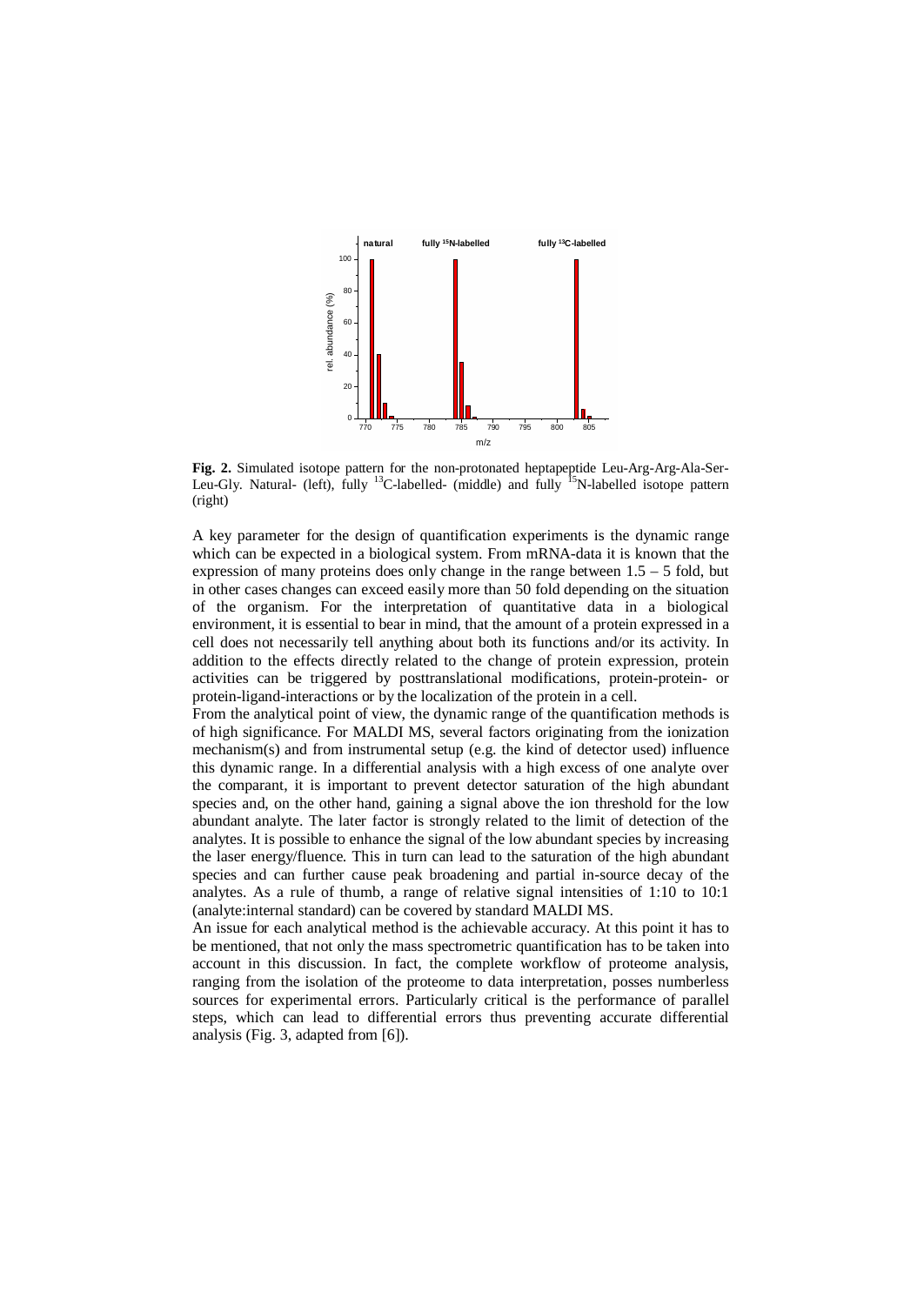

**Fig. 3.** Parallel processing can lead to uncompensated errors. Vertical lines represent stages where samples are pooled. Figure adapted from [6]

A wide variety of numbers annotating the accuracy of the one or the other method can be found in the literature. Unfortunately, these numbers mostly refer to a single step, e.g. for the relative quantification by MS itself, which prevents the presentation of reliable data at this point. For the relative MS quantification (both applying internal standards or by differential analysis) average errors around 5 % have been reported for most of the methods presented above.

# **5 Approaches for increased sample homogeneities facilitating quantitative MALDI MS**

As outlined above, inhomogenous distribution of the analyte within the matrix-analyte cocrystallite is one of the key factors hampering quantitative MALDI MS. A groundbraking approach for the improvement of sample homogeneity was the introduction of the ionic liquid matrices (ILM) by Armstrong and coworkers [17]. These ILM are mixtures of classically used MALDI matrices like a-cyano-4-hydroxycinnamic acid (CCA) or 2,5-dihydroxy benzoic acid (DHB) with equimolar amounts of organic bases. Many of these ILM form highly viscous layers on the MALDI target. The ILM have been successfully applied for the measurement of peptides, proteins and polymers [17], oligonucleotides [18], low molecular weight compounds like amino acids and sugars [19-21] and phospholipids [22]. Due to the high sample homogeneity achievable, these matrices enable an improved relative quantification of amino acids [19], sugars [20] and peptides, small proteins and oligonucleotides [23] applying suited internal standards. In a narrow dynamic range and under defined molar matrix-to-analyte ratios these matrices can also allow a quantification of peptides without the use of internal standards [24]. Unfortunately, these narrow limits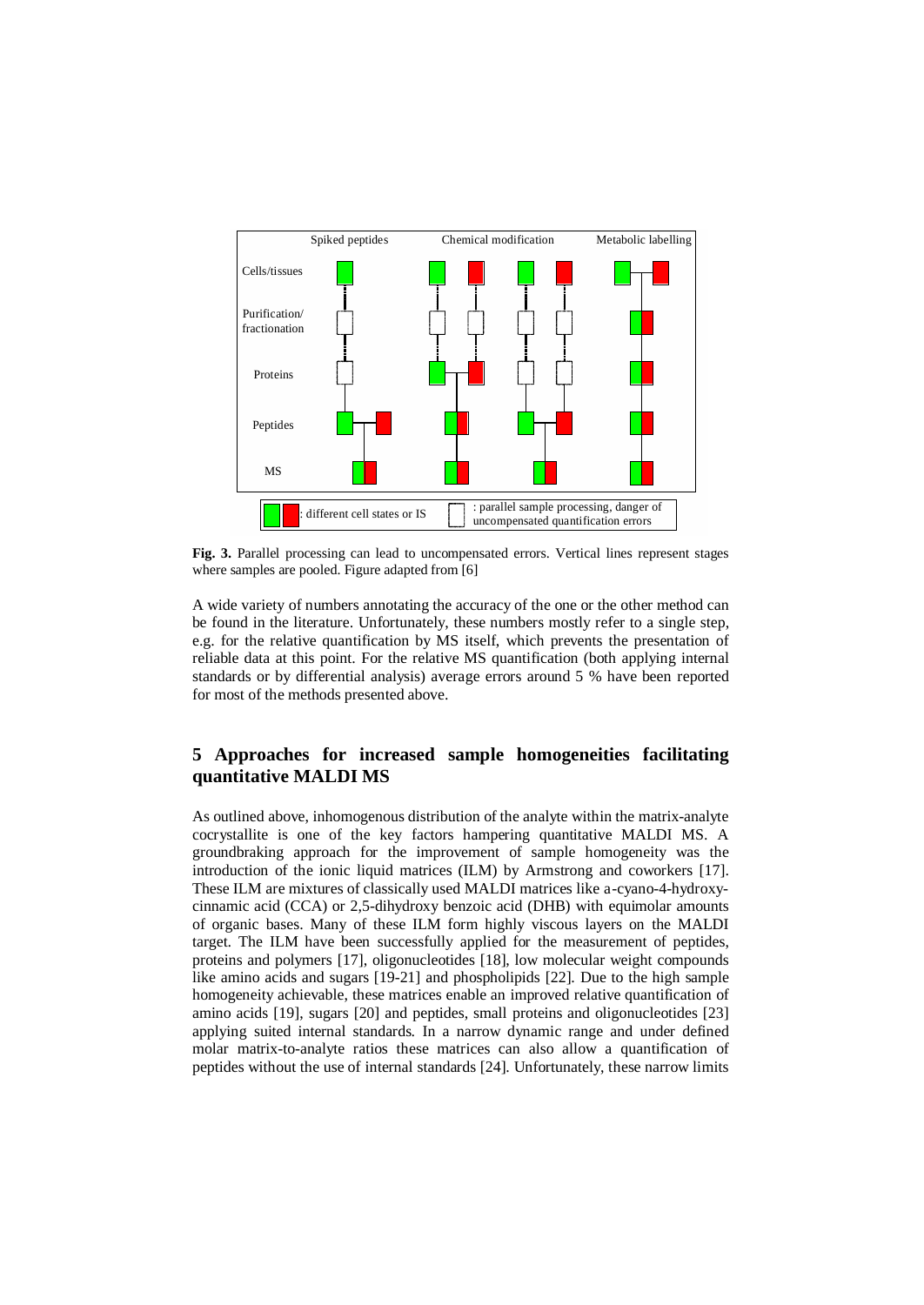together with the need for defined molar matrix-to-analyte ratios prevent the applicability of this approach for proteome analysis. An application of this approach lies in the functional analysis of proteins, e.g. for the determination of enzymatic activities. Nevertheless, the high sample homogeneity provided by the ionic liquid matrices may lead to a facilitated quantification by means of the methods outlined above in the future. First studies showed, that some of the ILMs can also improve qualitative analysis of protein digests thus facilitating the identification of proteins by peptide mass fingerprint analysis [25].

## **6 Outlook**

A number of approaches for the use of MALDI MS for quantitative purposes are available. Nevertheless, further improvements both in sample homogeneity as well as in sensitivity have to be achieved in the future.

The use of MALDI MS for the analysis of intact proteins is hampered by low resolution for high molecular weight compounds resulting from adduct formation and neutral losses (water, ammonia) during ionization processes. Therefore other methods, in particular electrospray MS, will gain further interest in the future for quantification in top-down approaches [26].

As already addressed for the identification of proteins in proteomics by several initiatives (e.g. by the proteome standard initiative (PSI)), there is also an urgent need for guidelines both for the reporting of quantitative data as well as for the evaluation of the methods applied. Further, open platforms allowing the interlaboratory exchange of mass spectrometric data are urgently needed. The contribution of the suppliers of the mass spectrometers in the establishment of such platforms is necessary.

Isolated data about expression of proteins alone are not sufficient to solve biological problems. For a system based understanding of biological processes there is an ongoing need for the correlation and combination of these data with those obtained in genome, transcriptome and metabolome analysis.

## **7 References**

- 1. Lottspeich, F.: Proteome analysis: A pathway to the functional analysis of proteins. Angew Chem Int Ed Engl 38 (1999) 2476-2492
- 2. Kang, M. J., Tholey, A., Heinzle, E.: Application of automated matrix-assisted laser desorption/ionization time-of-flight mass spectrometry for the measurement of enzyme activities. Rapid Commun Mass Spectrom 15 (2001) 1327-33
- 3. Gusev, A. I., Wilkinson, W. R., Proctor, A., Hercules, D. M.: Direct quantitative analysis of peptides using matrix assisted laser desorption ionization. Anal Bioanal Chem 354 (1996) 455-63
- 4. Bungert, D., Heinzle, E., Tholey, A.: Quantitative matrix-assisted laser desorption/ ionization mass spectrometry for the determination of enzyme activities. Anal Biochem 326 (2004) 167-75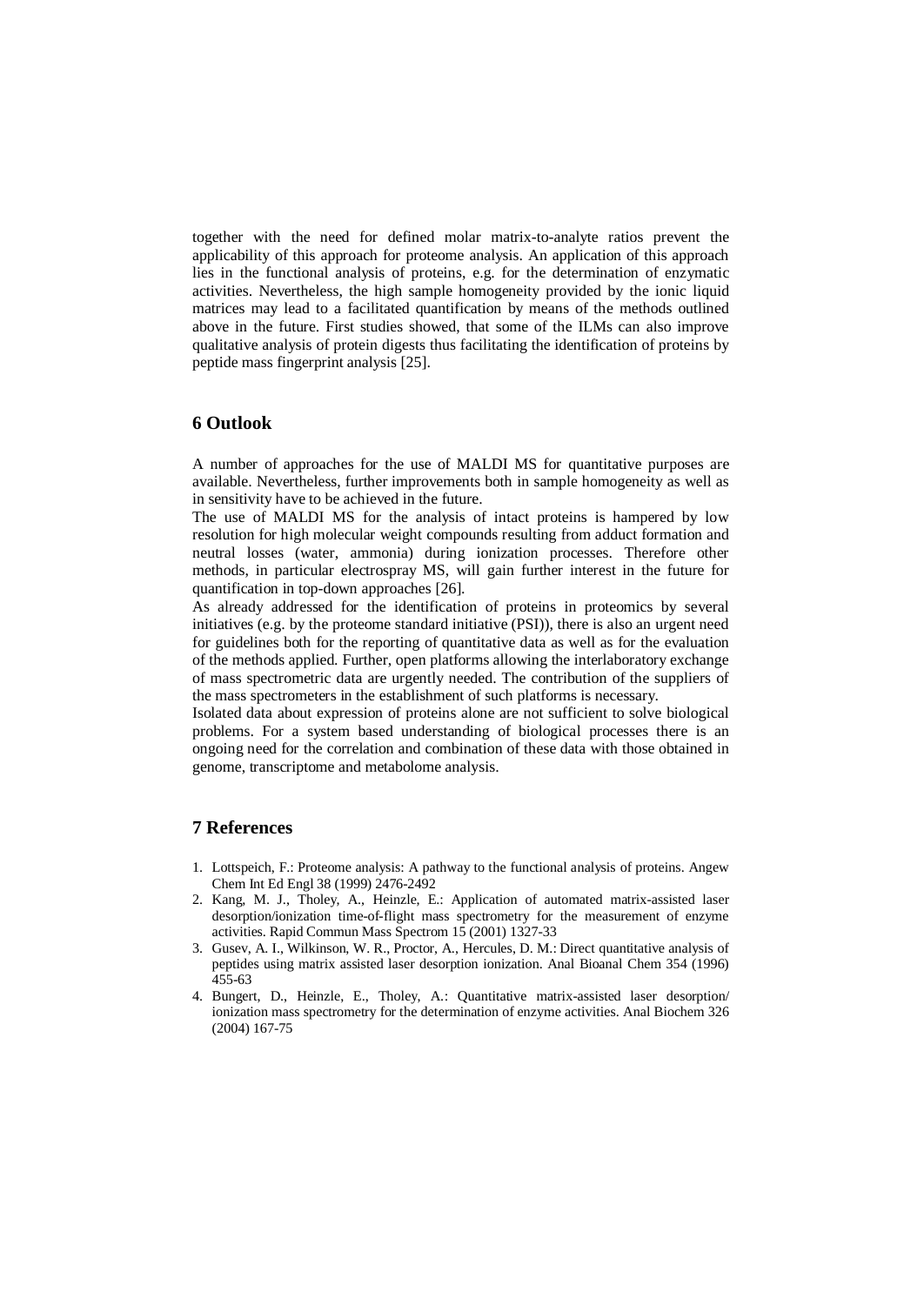- 5. Helmke, S. M., Yen, C. Y., Cios, K. J., Nunley, K., Bristow, M. R., Duncan, M. W., Perryman, M. B.: Simultaneous quantification of human cardiac alpha- and beta-myosin heavy chain proteins by MALDI-ToF mass spectrometry. Anal Chem 76 (2004) 1683-9
- 6. Ong, S. E., Mann, M.: Mass spectrometry-based proteomics turns quantitative. Nature Chem Biol 1 (2005) 252-262
- 7. Oda, Y., Huang, K., Cross, F. R., Cowburn, D., Chait, B. T.: Accurate quantitation of protein expression and site-specific phosphorylation. Proc Natl Acad Sci U S A 96 (1999) 6591-6
- 8. Wu, C. C., MacCoss, M. J., Howell, K. E., Matthews, D. E., Yates, J. R., 3rd: Metabolic labeling of mammalian organisms with stable isotopes for quantitative proteomic analysis. Anal Chem 76 (2004) 4951-9
- 9. Ong, S. E., Blagoev, B., Kratchmarova, I., Kristensen, D. B., Steen, H., Pandey, A., Mann, M.: Stable isotope labeling by amino acids in cell culture, silac, as a simple and accurate approach to expression proteomics. Mol Cell Proteomics 1 (2002) 376-86
- 10.Ross, P. L., Huang, Y. N., Marchese, J. N., Williamson, B., Parker, K., Hattan, S., Khainovski, N., Pillai, S., Dey, S., Daniels, S., Purkayastha, S., Juhasz, P., Martin, S., Bartlet-Jones, M., He, F., Jacobson, A., Pappin, D. J.: Multiplexed protein quantitation in saccharomyces cerevisiae using amine-reactive isobaric tagging reagents. Mol Cell Proteomics 3 (2004) 1154-69
- 11. Goodlett, D. R., Keller, A., Watts, J. D., Newitt, R., Yi, E. C., Purvine, S., Eng, J. K., von Haller, P., Aebersold, R., Kolker, E.: Differential stable isotope labeling of peptides for quantitation and de novo sequence derivation. Rapid Commun Mass Spectrom 15 (2001) 1214-21
- 12. Schnolzer, M., Jedrzejewski, P., Lehmann, W. D.: Protease-catalyzed incorporation of 18o into peptide fragments and its application for protein sequencing by electrospray and matrix-assisted laser desorption/ionization mass spectrometry. Electrophoresis 17 (1996) 945-53
- 13.Mirgorodskaya, O. A., Kozmin, Y. P., Titov, M. I., Korner, R., Sonksen, C. P., Roepstorff, P.: Quantitation of peptides and proteins by matrix-assisted laser desorption/ionization mass spectrometry using (18)o-labeled internal standards. Rapid Commun Mass Spectrom 14 (2000) 1226-32
- 14. Gygi, S. P., Rist, B., Gerber, S. A., Turecek, F., Gelb, M. H., Aebersold, R.: Quantitative analysis of complex protein mixtures using isotope-coded affinity tags. Nat Biotechnol 17 (1999) 994-9
- 15.Zhou, H., Ranish, J. A., Watts, J. D., Aebersold, R.: Quantitative proteome analysis by solid-phase isotope tagging and mass spectrometry. Nat Biotechnol 20 (2002) 512-5
- 16. Qiu, Y., Sousa, E. A., Hewick, R. M., Wang, J. H.: Acid-labile isotope-coded extractants: A class of reagents for quantitative mass spectrometric analysis of complex protein mixtures. Anal Chem 74 (2002) 4969-79
- 17. Armstrong, D. W., Zhang, L. K., He, L., Gross, M. L.: Ionic liquids as matrixes for matrixassisted laser desorption/ionization mass spectrometry. Anal Chem 73 (2001) 3679-86
- 18.Carda-Broch, S., Berthod, A., Armstrong, D. W.: Ionic matrices for matrix-assisted laser desorption/ionization time-of-flight detection of DNA oligomers. Rapid Commun Mass Spectrom 17 (2003) 553-60
- 19.Zabet-Moghaddam, M., Heinzle, E., Tholey, A.: Qualitative and quantitative analysis of low molecular weight compounds by ultraviolet matrix-assisted laser desorption/ionization mass spectrometry using ionic liquid matrices. Rapid Commun Mass Spectrom 18 (2004) 141-8
- 20.Bungert, D., Bastian, S., Heckmann-Pohl, D. M., Giffhorn, F., Heinzle, E., Tholey, A.: Screening of sugar converting enzymes using quantitative MALDI-ToF mass spectrometry. Biotechnol Lett 26 (2004) 1025-30